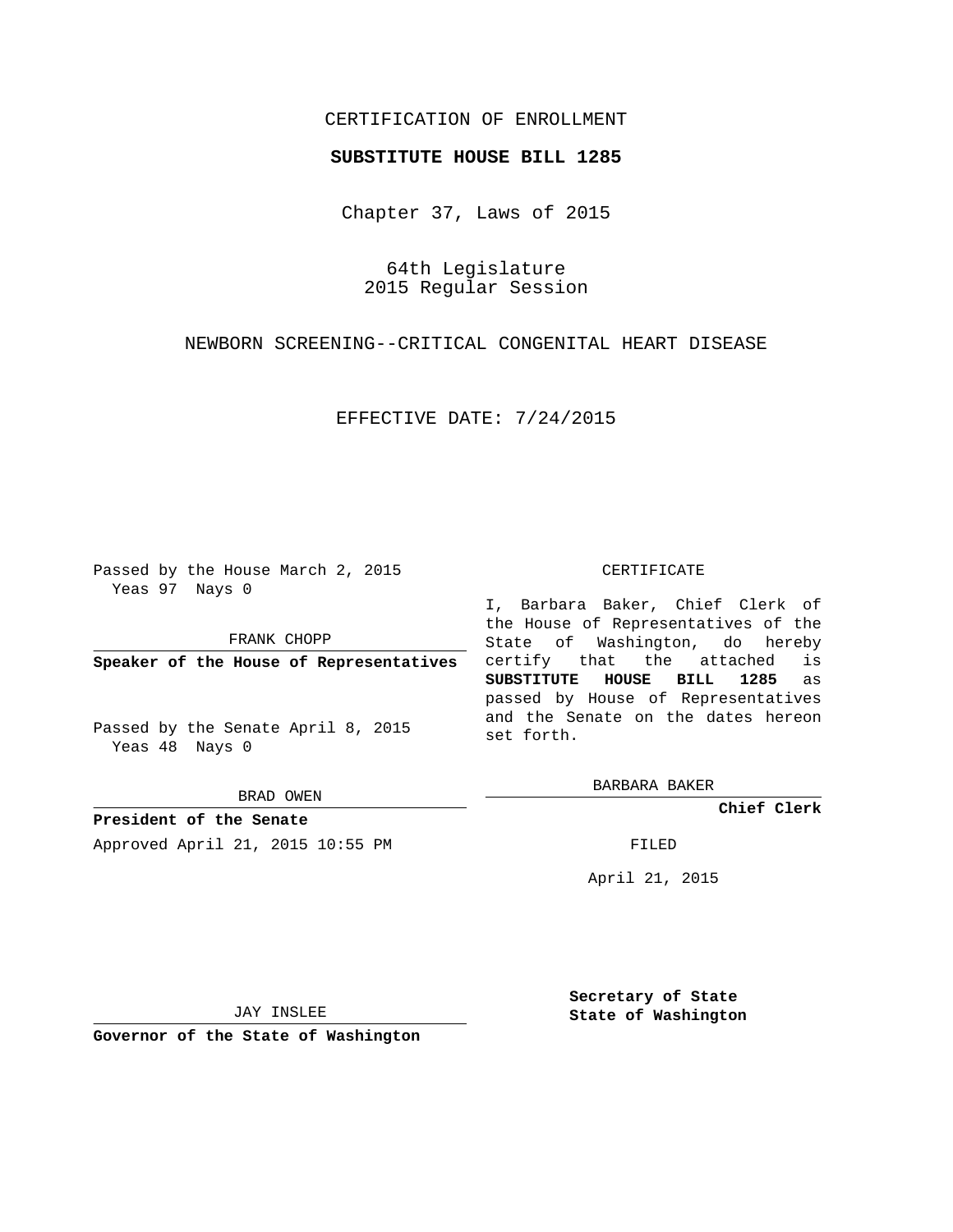# **SUBSTITUTE HOUSE BILL 1285**

Passed Legislature - 2015 Regular Session

# **State of Washington 64th Legislature 2015 Regular Session**

**By** House Health Care & Wellness (originally sponsored by Representatives Riccelli, G. Hunt, Van De Wege, Harris, Cody, Holy, Jinkins, Clibborn, Robinson, Walkinshaw, Peterson, Fitzgibbon, Ormsby, Bergquist, Tarleton, Farrell, Moeller, S. Hunt, Tharinger, Stanford, and Gregerson)

READ FIRST TIME 02/10/15.

1 AN ACT Relating to screening newborns for critical congenital 2 heart disease; adding a new section to chapter 70.83 RCW; and 3 creating a new section.

4 BE IT ENACTED BY THE LEGISLATURE OF THE STATE OF WASHINGTON:

5 NEW SECTION. **Sec. 1.** The legislature finds the following:

 (1) Critical congenital heart disease is an abnormality in the structure or function of the heart that exists at birth, may cause life-threatening symptoms, and requires early medical intervention. Congenital heart disease is the most common cause of death in the first year of life. Outwardly healthy babies may be discharged from hospitals before signs of disease are detected.

12 (2) Pulse oximetry is a low-cost, noninvasive test that is 13 effective at detecting congenital heart defects that otherwise would 14 go undetected.

15 (3) Critical congenital heart disease was added to the national 16 recommended uniform screening panel in 2011, and the majority of 17 states have established a statewide screening for the disease.

 (4) Requiring all hospitals and health care providers attending births to screen newborns for critical congenital heart disease has the potential to save newborn lives with early detection and 21 treatment.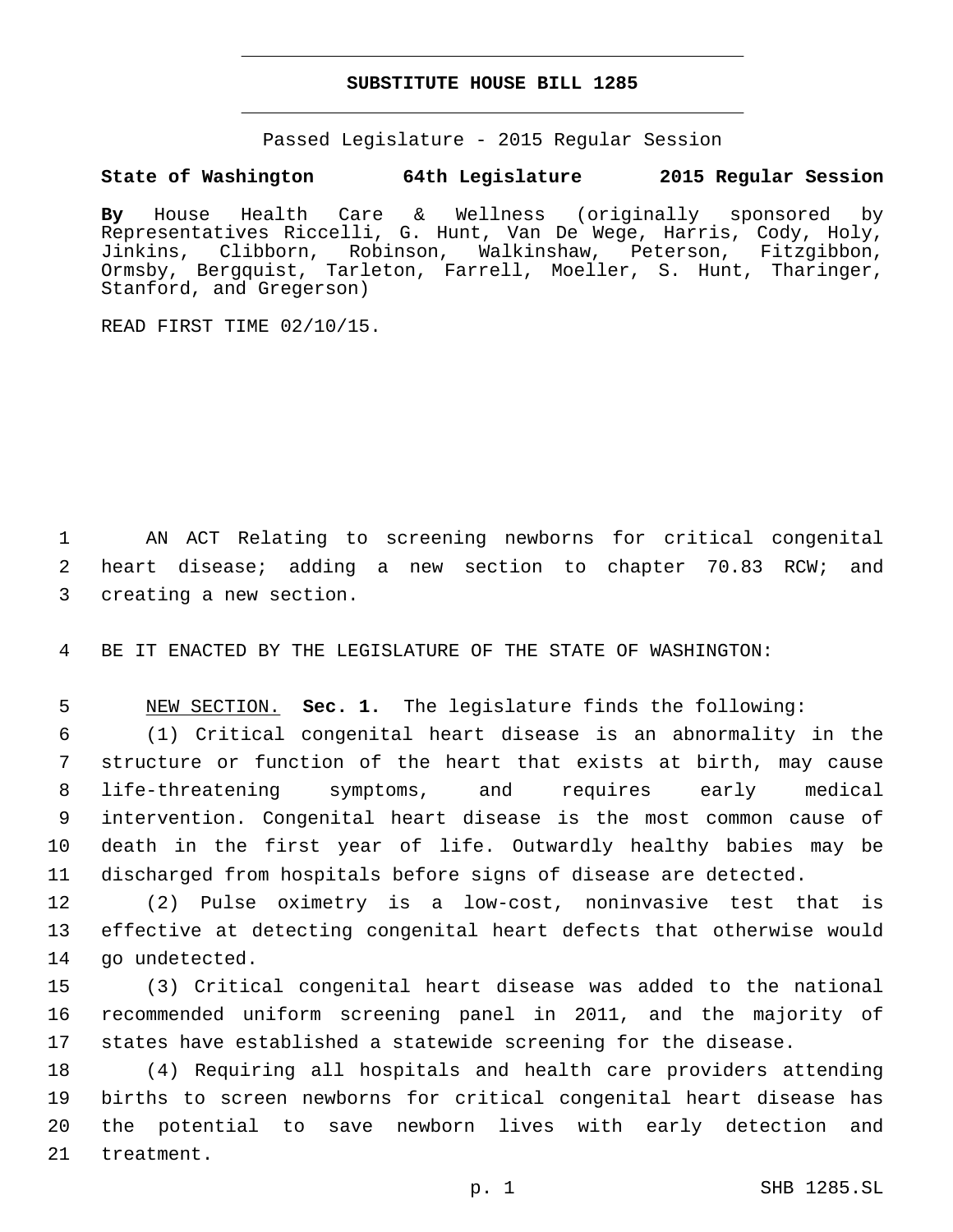NEW SECTION. **Sec. 2.** A new section is added to chapter 70.83 2 RCW to read as follows:

 (1) Prior to discharge of an infant born in a hospital, the hospital shall:4

 (a) Perform critical congenital heart disease screening using pulse oximetry according to recommended American academy of 7 pediatrics quidelines;

 (b) Record the results of the critical congenital heart disease screening test in the newborn's medical record; and

 (c) If the screening test indicates a suspicion of abnormality, refer the newborn for appropriate care and report the test results to the newborn's attending physician and parent, parents, or guardian.

 (2)(a) Except as provided in (b) of this subsection, a health care provider attending a birth outside of a hospital shall, no sooner than twenty-four hours after the birth of an infant born outside of a hospital, but no later than forty-eight hours after the birth:17

 (i) Perform critical congenital heart disease screening using pulse oximetry according to recommended American academy of 20 pediatrics guidelines;

 (ii) Record the results of the critical congenital heart disease screening test in the newborn's medical record; and

 (iii) If the screening test indicates a suspicion of abnormality, refer the newborn for appropriate care and report the test results to the newborn's attending physician and parent, parents, or guardian.

 (b) If the health care provider does not perform the test required in (a) of this subsection because he or she does not possess the proper equipment, the health care provider shall notify the parent, parents, or guardian in writing that the health care provider was unable to perform the test and that the infant should be tested by another health care provider no sooner than twenty-four hours after the birth, but no later than forty-eight hours after the birth.

 (3) No test may be given to a newborn infant under this section whose parent, parents, or guardian object thereto on the grounds that such tests conflict with their religious tenets and practices.

 (4) The state board of health may adopt rules to implement the 37 requirements of this section.

 (5) For purposes of this section, the following terms have the following meanings unless the context clearly requires otherwise: